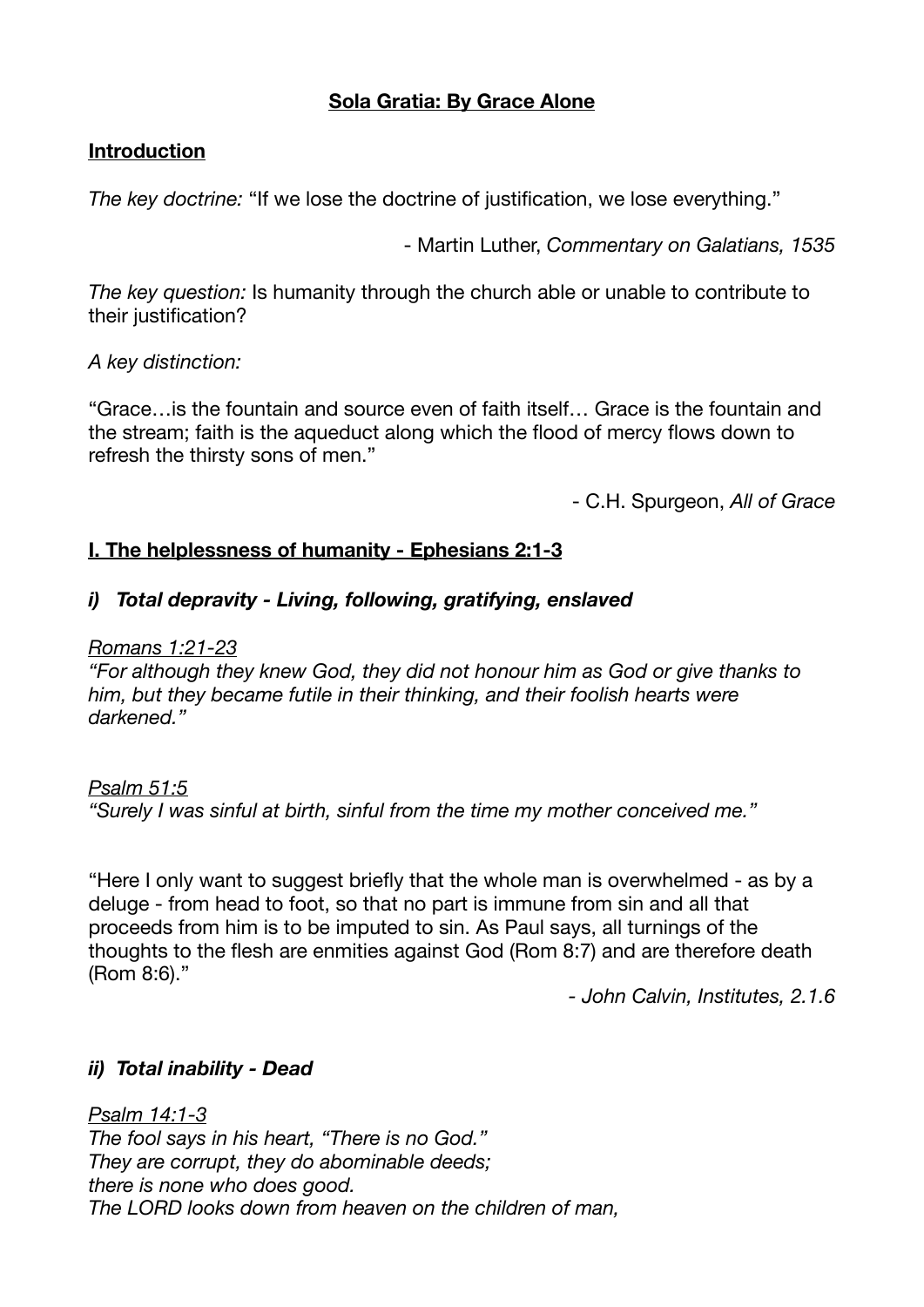*to see if there are any who understand, who seek after God. They have all turned aside; together they have become corrupt; there is none who does good, not even one.* 

*Jeremiah 13:23 "Can the Ethiopian change his skin or the leopard its spots? Neither can you do good who are accustomed to doing evil."* 

"Free choice without the grace of God is not free at all, but immutably the captive and slave of evil, since it cannot of itself turn to the good." *- Martin Luther, The Bondage of the Will* 

*(see also* Gen 3:14-19, 6:5, 11:1-4; Romans 1:18-32, 3:9-19

### *The Roman Catholic view of humanity (then and now)…*

"Grace does not destroy nature but perfects it."

*- Thomas Aquinas, Summa Theologiae, I.1.viii* 

### *…leads to the process of justification.*

"Justification is not only the remission of sins, but also the sanctification and renewal of the interior man."

*- Council of Trent, 1547* 

"Justification establishes cooperation between God's grace and man's freedom." *- Catechism of the Catholic Church, III.1.3.2.i* 

"Since the initiative belongs to God in the order of grace, no one can merit the initial grace of forgiveness and justification, at the beginning of conversion. Moved by the Holy Spirit and by charity, we can then merit for ourselves and for others the graces needed for our sanctification, for the increase of grace and charity, and for the attainment of eternal life."

*- Catechism of the Catholic Church, III.1.3.2.iii*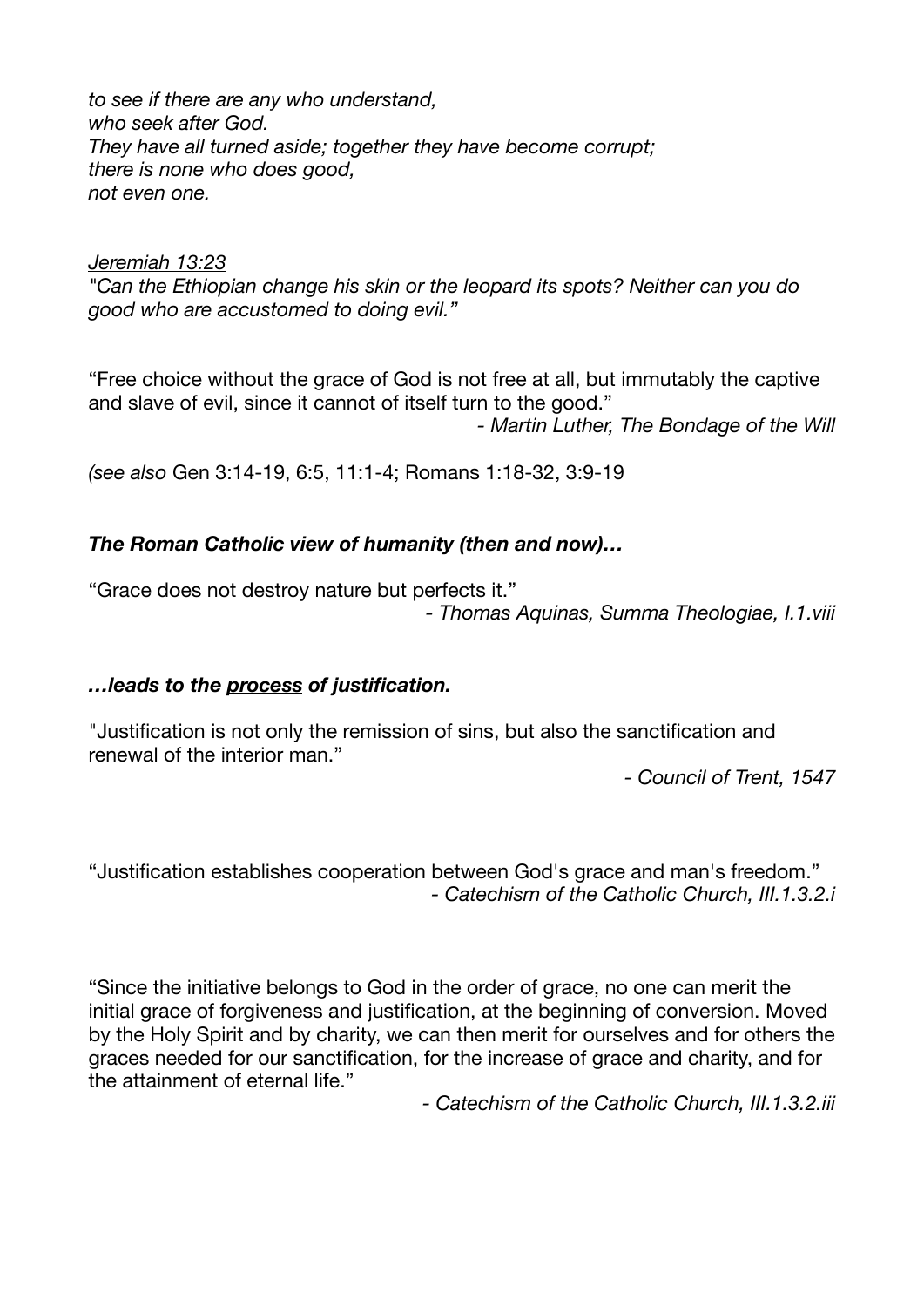# *Augustinian, and therefore Reformational, position:*

"Give what you command and command what you will." *- Augustine, The Confessions* 

"Salvation is beyond our own powers and devices, and depends on the work of God alone."

*- Martin Luther, The Bondage of the Will* 

### *Application:*

John 6:63a - The flesh is of no use, so stop trusting in it and pandering to it.

John 6:63b - We need an *external* word of salvation to raise us from death

### **II. The graciousness of God - Ephesians 2:4-9**

### *i) Grace is from God alone, not humanity*

The initiative of God the Father: *1:2,3,4,5,6,8,9,10,11(x2),13(x2),20(x2),22(x2); 2:5,6(x2),7,8,10(x3)* 

Through God the Son: *1:1,2,3,4,5,6,7,9,10,11,13,20,22; 2:5,6(x2),7,10* 

Sealed by the Spirit: *1:14,17* 

Humanity? *Active in sin (2:1-3), passive in salvation (1:1-14, 2:1-9)* 

# *ii) Grace is from God through Christ alone, not the Church*

"Celebrated worthily in faith, the sacraments confer the grace that they signify." *- Catechism of the Catholic Church, II.1.2.iv*